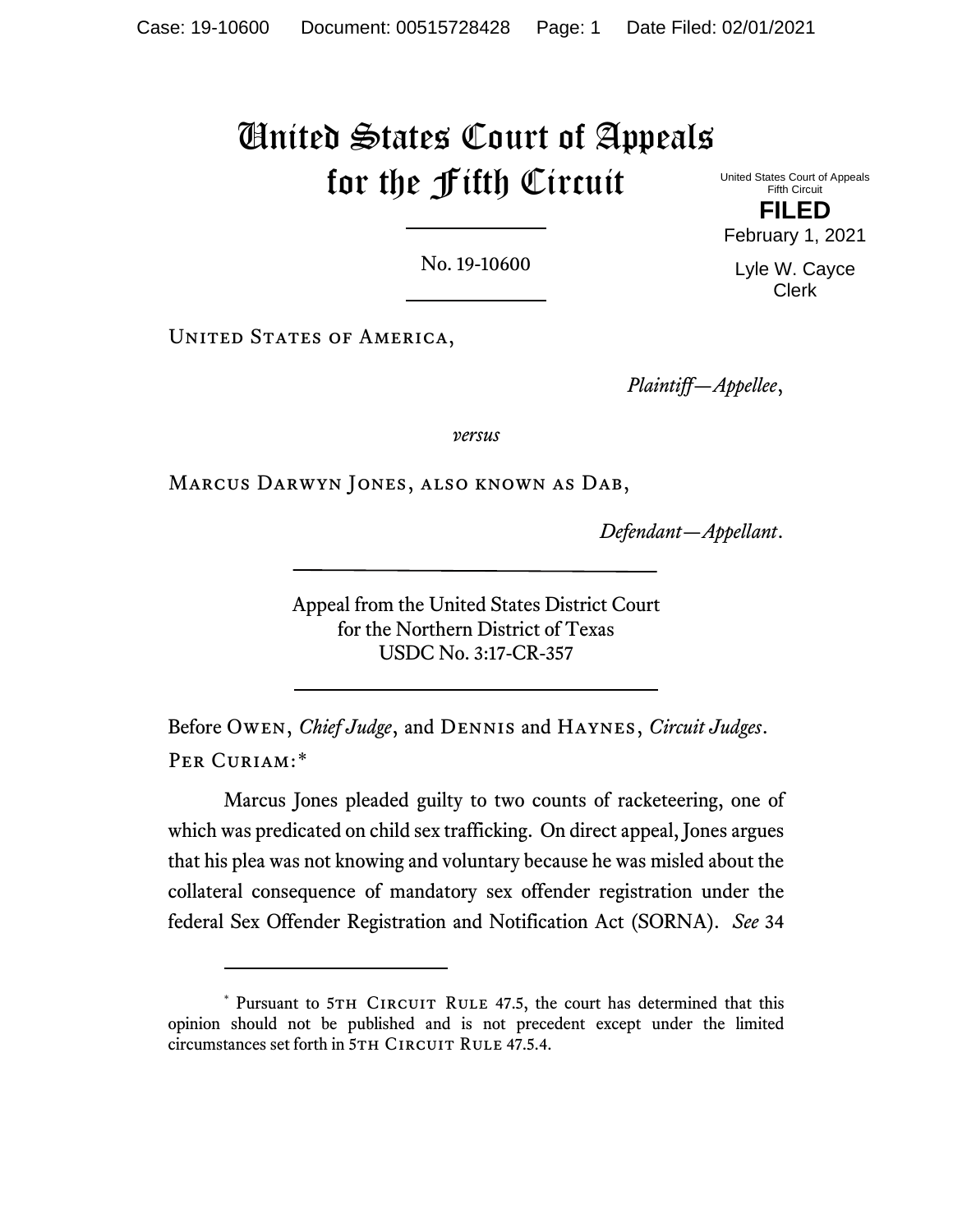U.S.C. § 20901 *et seq.*[1](#page-1-0) The Government asserts that Jones's plea was knowing and voluntary, that the district court made no error, and further, that Jones likely will not have to register as a sex offender because the district court did not order registration as a mandatory condition of supervised release. It is unnecessary at this stage for us to decide whether Jones or the Government is correct as to whether Jones will have to register as a sex offender at some point in the future. On this record, his claim that his guilty plea was not knowing and voluntary nonetheless fails. Therefore, we AFFIRM his conviction.

## **I. Factual and Procedural Background**

Jones was arrested in May 2017 and charged with two counts of sex trafficking of children in violation of 18 U.S.C.  $\S$ § 1591(a) & (b)(2). Jones directed and facilitated the engagement in prostitution of two minors, Jane Doe 1 and Jane Doe 2, by posting advertisements on the internet and purchasing hotel and motel rooms for that purpose. According to his Presentence Report (PSR), he also had sexual intercourse with Jane Doe 1.

Jones was initially represented by appointed counsel, Paul Lund, who engaged in plea negotiations with the Government. While negotiations were ongoing, Lund filed a motion to withdraw, which was granted. Heath Hyde was appointed to represent Jones. Hyde continued plea negotiations and a deal was reached wherein the Government agreed to dismiss the sex trafficking charges and Jones agreed to plead guilty to two counts of use of a facility of interstate commerce in aid of a racketeering enterprise in violation of 18 U.S.C. §§ 1952(a)(2) and (a)(3).<sup>2</sup> The "unlawful activity" underlying

<span id="page-1-0"></span><sup>&</sup>lt;sup>1</sup> While failing to comply with SORNA can result in criminal penalties, SORNA itself is not a criminal statute, but rather a "civil regulation" that "establishes a comprehensive national system for the registration of [sex] offenders." *United States v. Young*, 585 F.3d 199, 204 (5th Cir. 2009).

<span id="page-1-1"></span><sup>&</sup>lt;sup>2</sup> The two racketeering charges had a combined statutory maximum sentence of 25 years imprisonment, 20 years for Count 1 and five years for Count 2. *See* 18 U.S.C.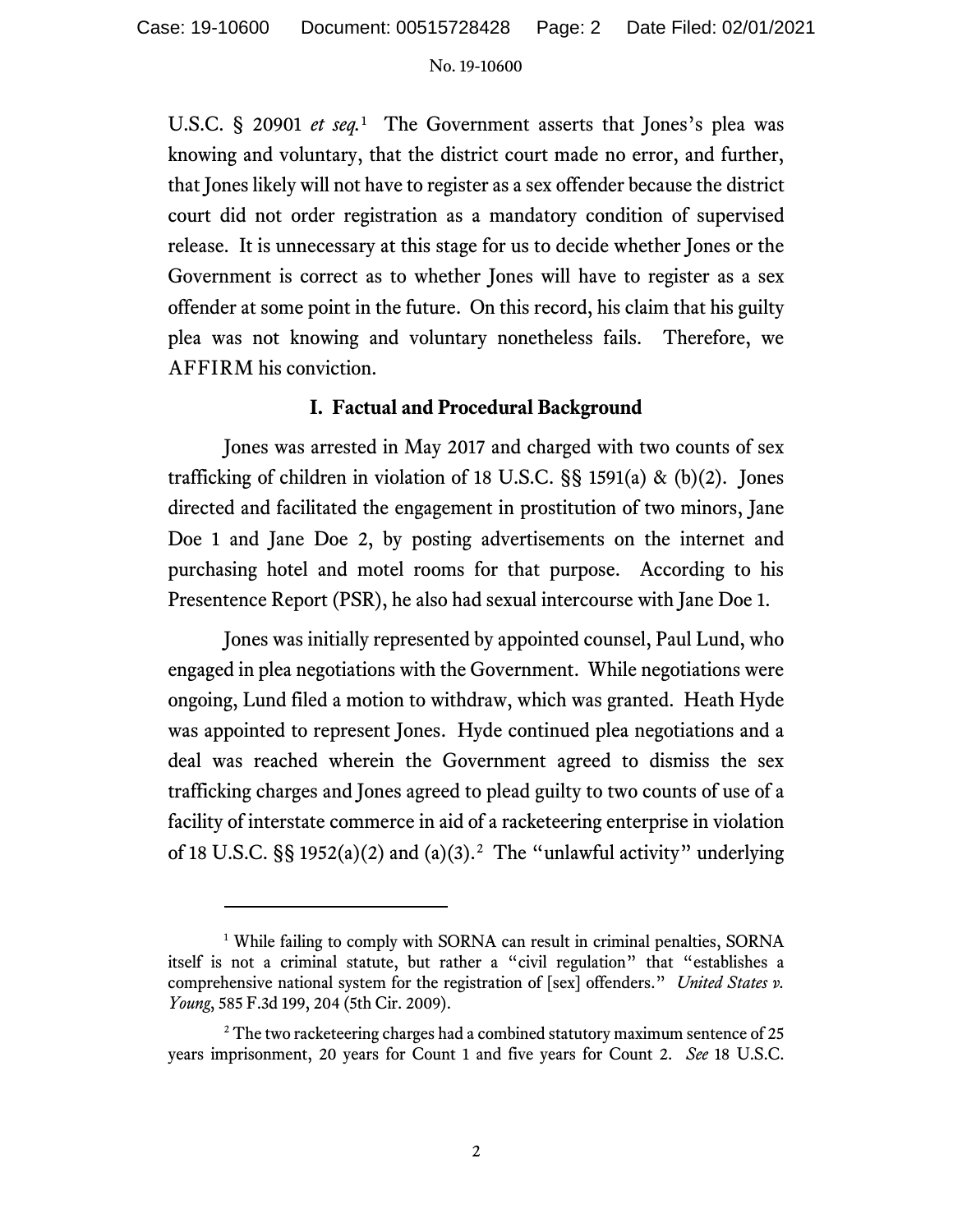Count 1 was "promotion of prostitution" in violation of Texas Penal Code § 43.03, and the underlying "crime of violence" was "sex trafficking of children" in violation of 18 U.S.C. § 1591(a). The unlawful activity underlying Count 2 was also "promotion of prostitution" in violation of Texas Penal Code § 43.03.

A written plea agreement and supplemental agreement were signed by Jones on October 26, 2018, neither of which mentioned sex offender registration. Jones also signed a Factual Resume, which included stipulated facts as well as a recitation of the elements of racketeering, 18 U.S.C. § 1952, and the elements of the crime of violence underlying Count 1, sex trafficking of children in violation of 18 U.S.C. § 1591(a). On November 27, 2018, Jones was re-arraigned and pleaded guilty before a magistrate judge to the twocount superseding information. On December 14, the district court adopted the magistrate judge's recommendation to accept the guilty plea.

On January 2, 2019, Jones filed a *pro se* motion to replace Hyde, claiming ineffective assistance of counsel. The motion, which was dated December 3, 2018, faulted counsel on several grounds but nowhere mentioned sex offender registration.<sup>3</sup> At a hearing before a magistrate judge on January 17, 2019, the motion was granted, and Keith Willeford was appointed as new counsel.

However, before the *pro se* motion to replace Hyde was granted, Jones filed a second *pro se* motion to withdraw his guilty plea. This handwritten motion was self-dated January 15, 2019, while Jones was still represented by

<sup>§</sup> 1952(a). By contrast, sex trafficking of children has a statutory maximum of life imprisonment. *See* 18 U.S.C. § 1591(b)(2).

<span id="page-2-0"></span><sup>&</sup>lt;sup>3</sup> Specifically, Jones claimed that Hyde had given him "false and misleading information" regarding (1) access to discovery; (2) "the facts as to the charge of conduct versus the Government's narrative," potentially referencing the Factual Resume supporting his plea; and (3) the "scope of legal options available . . . related to both a trial or a plea." Concluding his motion, Jones again claimed "deliberate deceiving of himself by counsel Hyde regarding his legal options and the facts."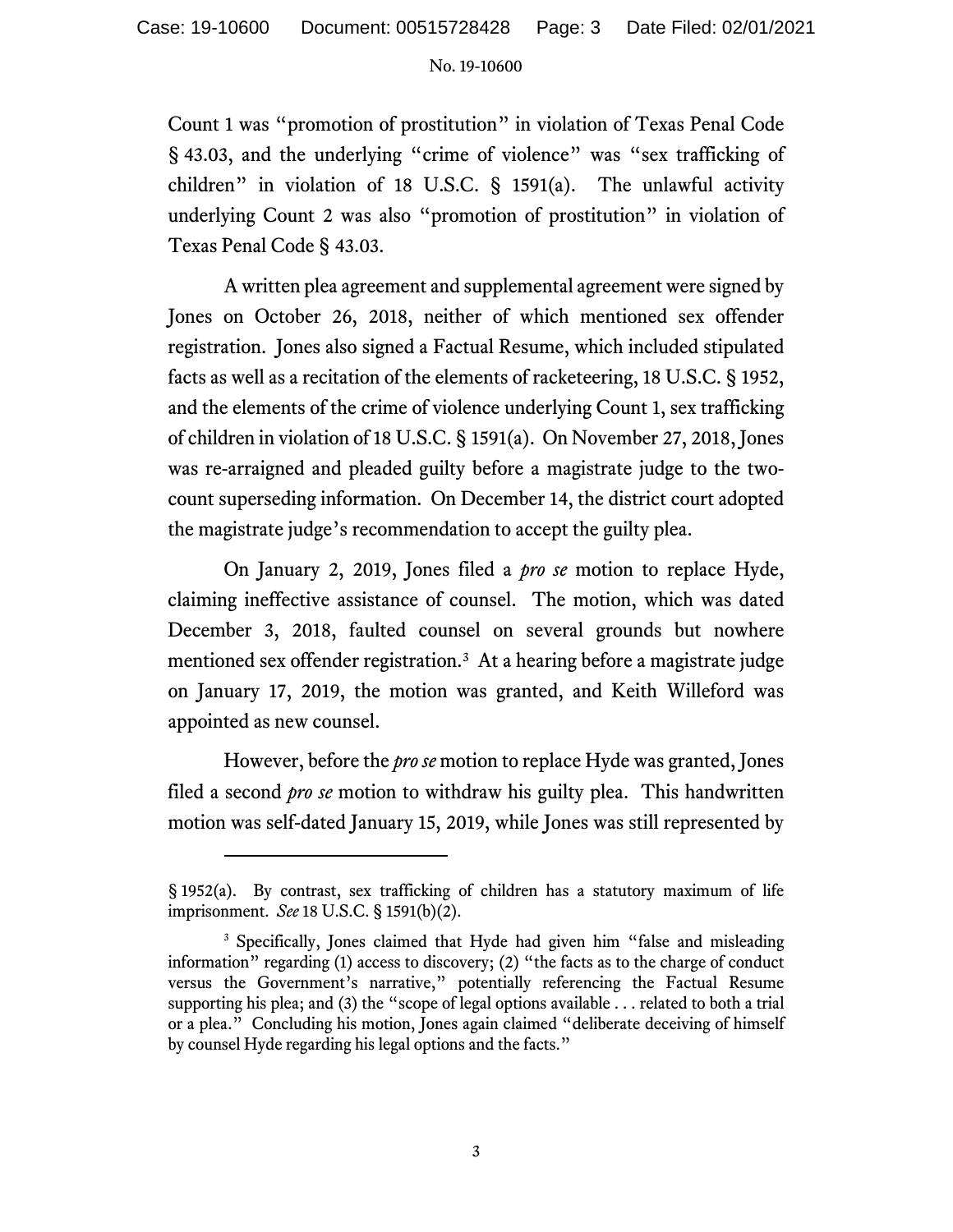Hyde, but was docketed by the district court on January 25, 2019, at which point he was represented by Willeford. In this second motion, Jones claimed his guilty plea was not knowing and voluntary for two reasons. First, he claimed lack of adequate knowledge of the "legal facts" at the time of his plea. He alleged that he was "informed by counsel [Hyde] that such a designation [i.e., sex offender designation pursuant to SORNA] would not be issued should he plead guilty," but said that post-plea he now believed that his guilty plea did in fact subject him to sex offender registration. Second, he claimed that "counsel informed [him] of a specific pre-determined sentence" of ten years if he pleaded guilty, whereas he now understood that the court had discretion to sentence him pursuant to the Sentencing Guidelines. Jones also claimed that the Factual Resume supporting his plea contained "multiple false narratives" and that he wanted to withdraw his guilty plea because these had not been "corrected." The Government filed a response opposing the motion on March 8, 2019. On March 24, 2019, Jones's third counsel, Willeford, filed an unopposed motion for a hearing on Jones's *pro se* motion to withdraw his plea.

On April 4, 2019, the district court entered a written order striking Jones's *pro se* motion to withdraw his plea and denying as moot his request for a hearing. Explaining its decision, the district court emphasized that Jones had been explicitly informed by the magistrate judge at the January 17 hearing on his motion to replace counsel that all future motions needed to be filed through appointed counsel and that *pro se* motions would be stricken. The district court noted that, although Jones's *pro se* motion to withdraw his guilty plea pre-dated the January 17 hearing, Jones was nonetheless represented by counsel at the time the motion was filed. Observing that Jones had continued to send *ex parte* letters to the court through March 2019, the court stated that it would not consider *ex parte* communications or *pro se* motions and that "if Defendant would like the court to consider matters previously submitted in his *ex parte* communications or any other matters, *these matters must be presented to and incorporated into a motion that is prepared*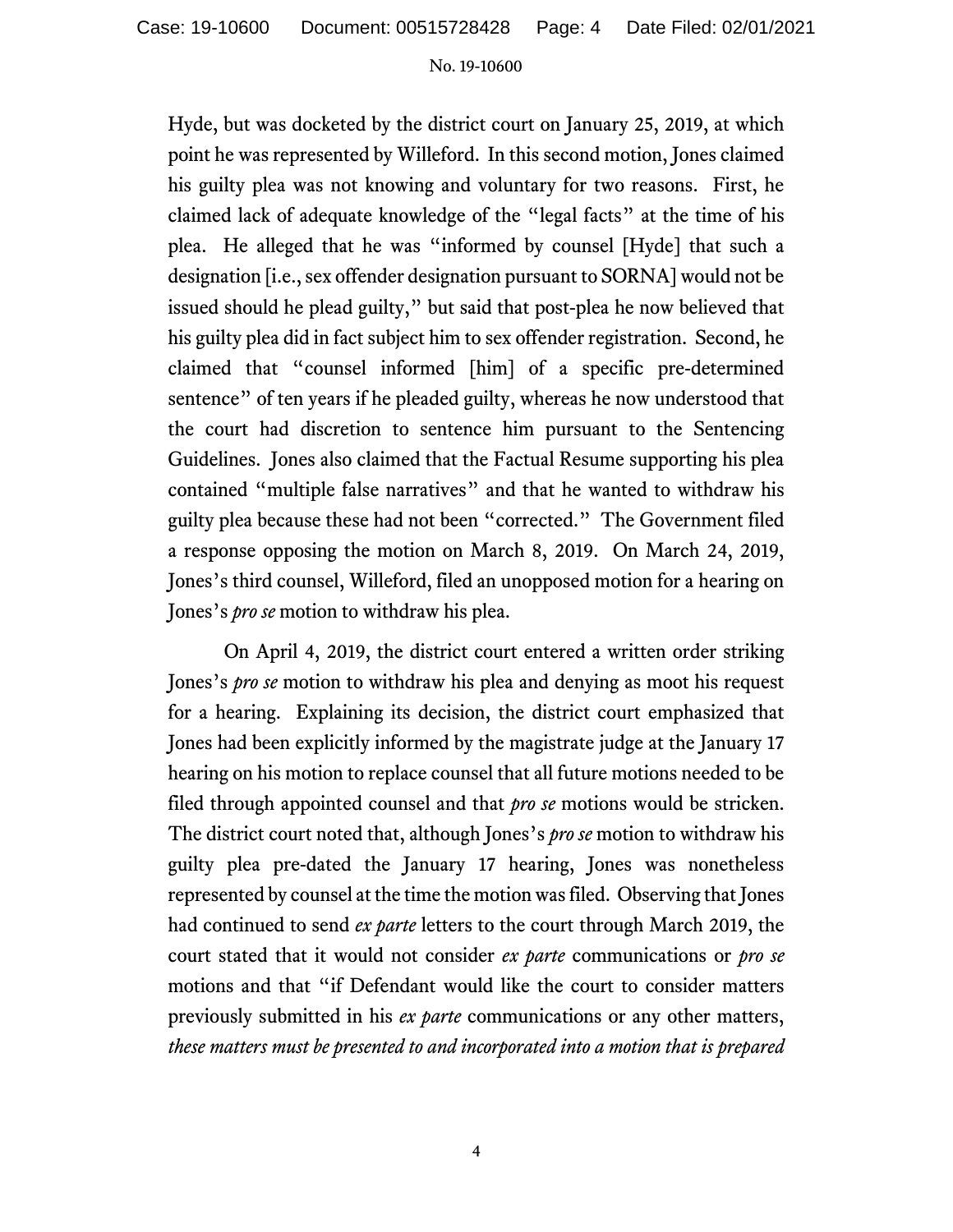*and filed by his appointed counsel, and any pro se filings by him will be stricken without further notice*" (italics in original). No subsequent motion to withdraw Jones's guilty plea was filed by Willeford prior to sentencing.

At sentencing on May 13, 2019, Jones was given an opportunity to personally address the court. After he told the court that "information" in the PSR and "some of the evidence" is "not right," the district judge asked him "[h]ave not you already pleaded guilty? Your factual resume sets out what you admitted. Are you telling me that is not true?" Jones responded that the "only reason I agreed to it [sic] because I would get a certain time if I took the plea, which you struck my motion on that attachment [sic]." The court responded, "[y]es, I did. You filed a Motion to Withdraw your plea. You had an attorney, and after I struck that motion, there was no substantive motion filed to withdraw your plea, so yes, I did." Jones then protested that he did not threaten a witness, apparently referring to an obstruction of justice enhancement in his PSR. Jones did not raise the issue of SORNA registration.

The court sentenced Jones to a below-guideline sentence<sup>[4](#page-4-0)</sup> of 204 months on Count 1 and 60 months on Count 2, to run concurrently. At no point in the sentencing hearing did Jones, the Government, the Probation Office, or the district court mention sex offender registration or SORNA, nor was reference to SORNA registration included in the judgment of conviction and sentence.

Jones filed a timely appeal and also sent numerous *pro se* motions, letters, and materials to this court, including a motion to file a "supplemental appeal brief" that included as an attachment copies of email messages between him and his numerous lawyers that are not part of the record on appeal. This motion was denied. The merits brief filed by Jones's appellate

<span id="page-4-0"></span><sup>4</sup> Jones's applicable guidelines range was 360 months to life, which was reduced to 300 months by operation of a statutory maximum.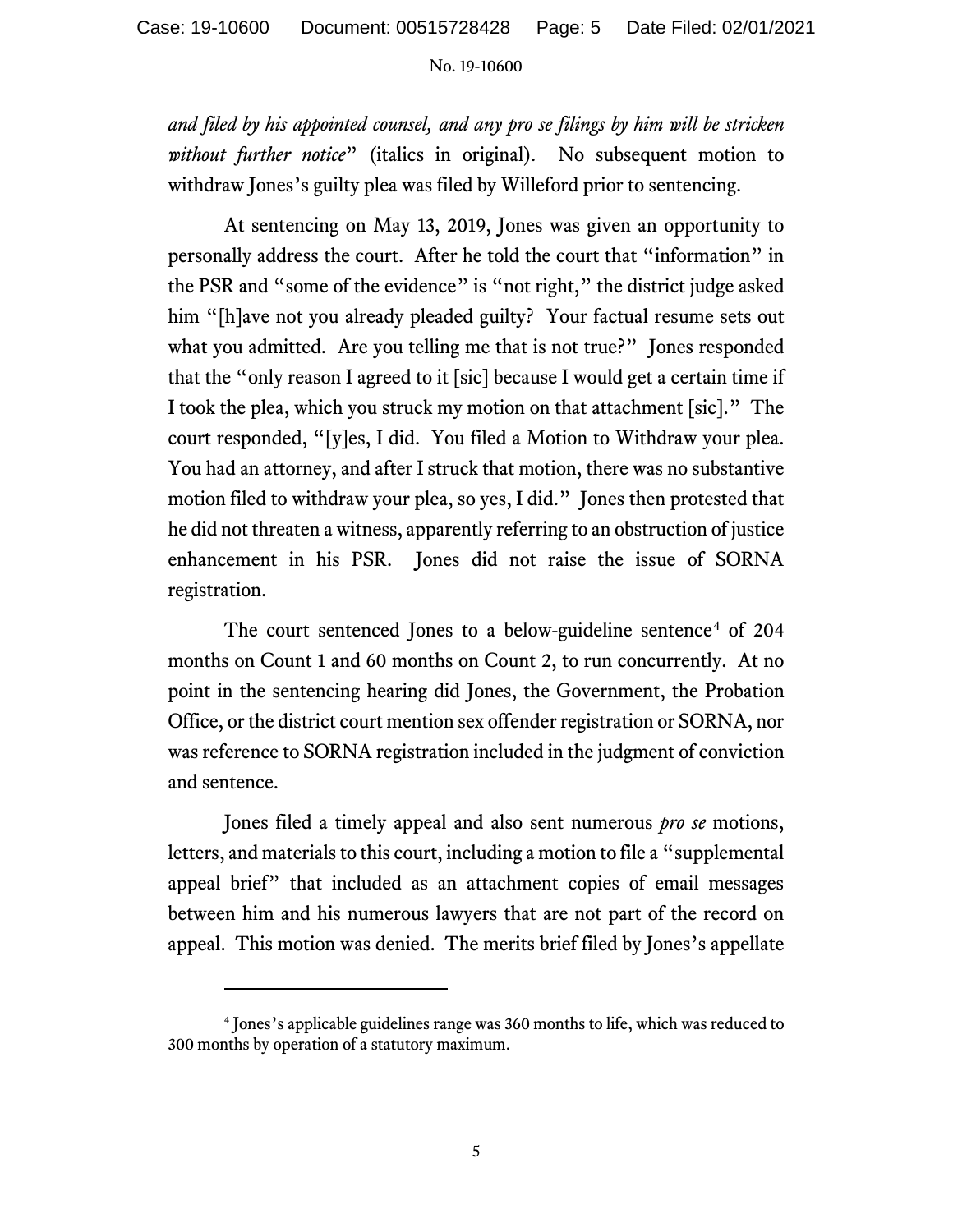counsel refers to the emails attached to Jones's denied *pro se* "supplemental appeal brief" motion as the "Jones Doc." and cites to it throughout. However, the "Jones Doc." is not part of the record on appeal and is therefore not properly before us. *See United States v. Flores*, 887 F.2d 543, 546 (5th Cir. 1989) ("We will not ordinarily enlarge the record on appeal to include material not before the district court."); *accord In re GHR Energy Corp. v. Crispin. Co. Ltd.*, 791 F.2d 1200, 1201–02 (5th Cir. 1986) ("[T]his court is barred from considering filings outside the record on appeal, and attachments to briefs do not suffice.").

## **II. Standard of Review**

Jones raises three issue on appeal. First, he argues the district court erred in striking his *pro se* motion to withdraw his guilty plea without evaluating the merits of his claim. A district court's decision to strike a motion is reviewed for abuse of discretion. *See Macklin v. City of New Orleans*, 293 F.3d 237, 240 (5th Cir. 2002) ("We review the district court's administrative handling of a case . . . for abuse of discretion."); *see also Epperson v. Barnhart*, 84 F. App'x 463, 464 (5th Cir. 2004) ("The district court's decision to strike a pleading from the record is reviewed for abuse of discretion.").

Second, Jones argues that the district court erred in denying as moot his motion for a hearing. A district court's decision to deny a request for an evidentiary hearing is reviewed for abuse of discretion. *United States v. Washington*, 480 F.3d 309, 316 (5th Cir. 2007) (citing *United States v. Powell*, 354 F.3d 362, 370 (5th Cir. 2003)).

Third, Jones argues that his guilty plea was not knowing and voluntary. As explained below, because Jones's claim was not preserved, we apply plain error review, which has four components. If (1) there is an "error," (2) that is "clear or obvious," and (3) that error "affected the appellant's substantial rights," then (4) we have discretion to remedy the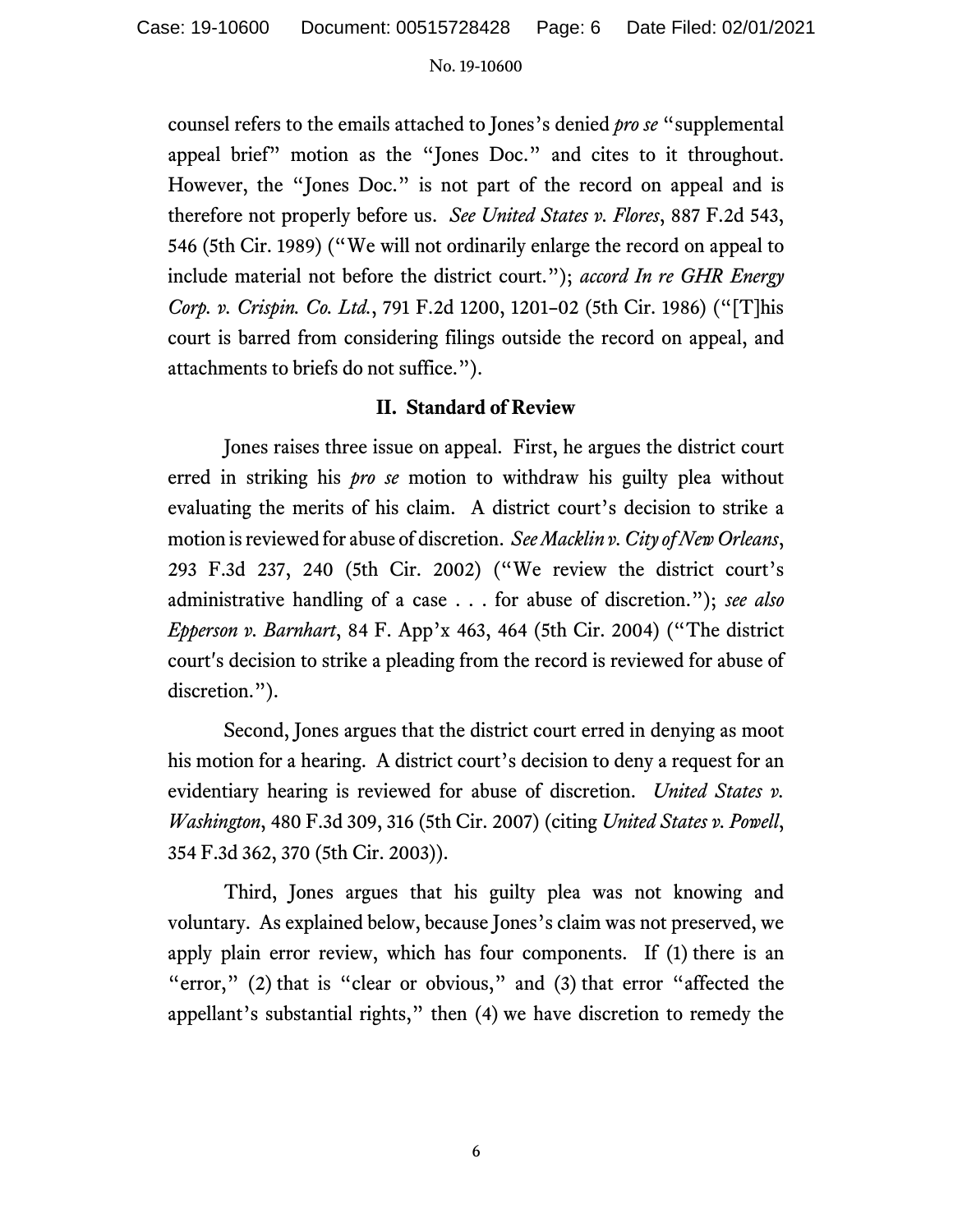error if it "seriously affects the fairness, integrity or public reputation of judicial proceedings." *Puckett v. United States*, 556 U.S. 129, 135 (2009).

## **III. Discussion**

## **A. Striking of pro se motion to withdraw plea**

When a defendant is represented by counsel, he or she does not have the right to file *pro se* motions. "[T]here is no constitutional right to hybrid representation." *Myers v. Johnson*, 76 F.3d 1330, 1335 (5th Cir. 1996); *see also United States v. Ogbonna*, 184 F.3d 447, 449 n.1 (5th Cir. 1999). Accordingly, when a defendant is represented by counsel, a district court may strike *pro se*  motions. *See, e.g.*, *United States v. Lopez*, 313 F. App'x 730, 731 (5th Cir. 2009) (unpublished) ("[A]s Lopez acknowledges, he was represented by counsel at the time he filed the motion . . . As such, Lopez's pro se motion to dismiss was an unauthorized motion and the district court properly disregarded it." (internal citation omitted)); *United States v. Alvarado*, 321 F. App'x 399, 400 (5th Cir. 2009) (unpublished) ("Alvarado argues for the first time on appeal that the district court abused its discretion by striking his pro se motion . . . Because Alvarado was represented by counsel in the district court, he was not entitled to file a pro se motion on his own behalf."); *United States v. House*, 144 F. App'x 416, 417 (5th Cir. 2005) (unpublished) ("House was represented by counsel in the district court. Therefore, she could not file a pro se motion, and the district court properly struck her pro se motion without addressing the . . . claim.").

Jones was represented at all times by counsel. This is sufficient for us to find no abuse of discretion on the part of the district court in striking Jones's *pro se* filings.<sup>[5](#page-6-0)</sup> On appeal, Jones argues specifically that it was an

<span id="page-6-0"></span><sup>&</sup>lt;sup>5</sup> We also note that Jones was apparently verbally warned by the magistrate judge at the January 17 hearing that all motions needed to be filed through counsel and warned again in writing in the district court's April 4 order striking his *pro se* motion to withdraw his plea. Yet, despite both verbal and written warnings, a motion to withdraw his guilty plea was not filed through counsel at any time.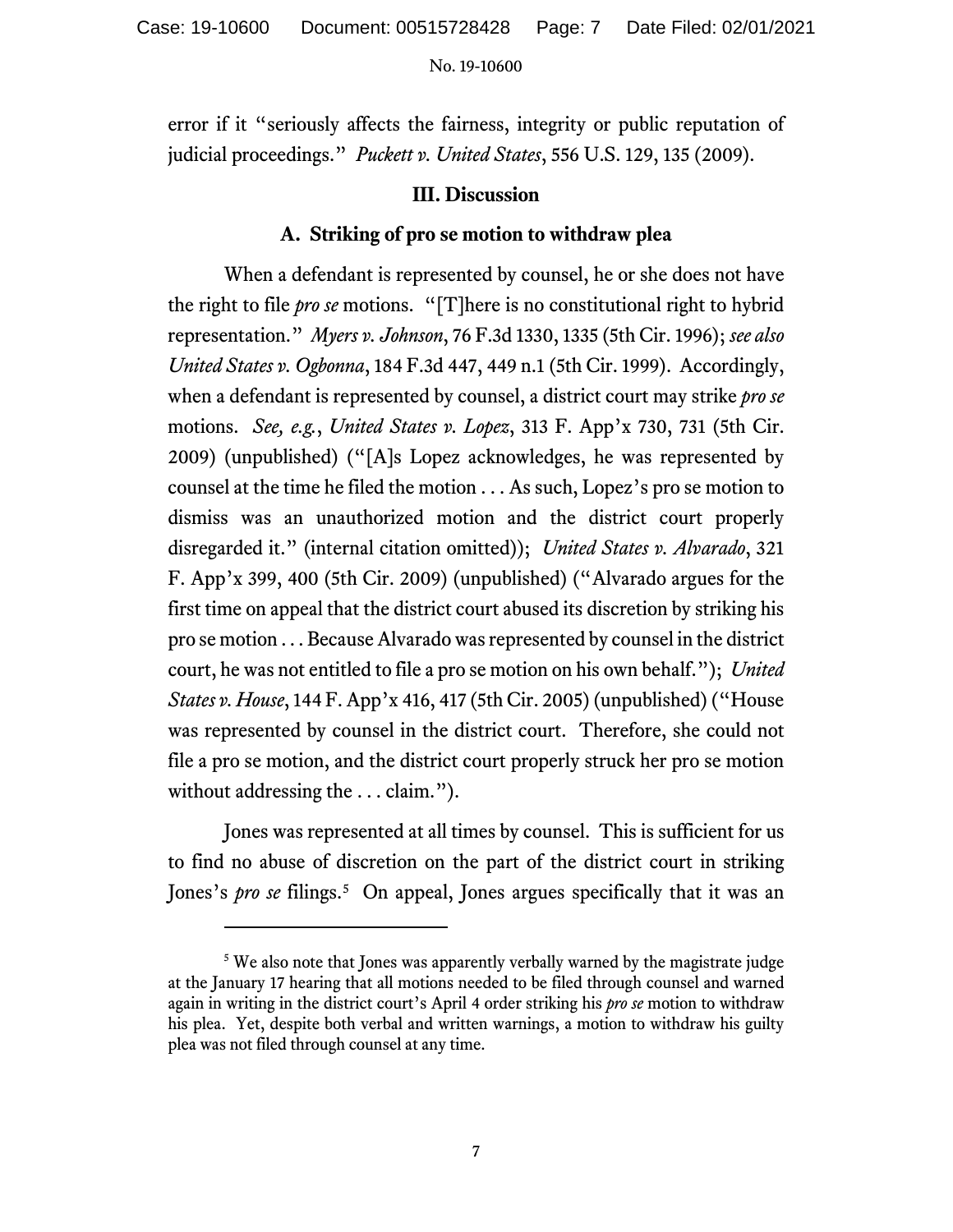abuse of discretion for the district court to strike his motion without first evaluating the merits of his claim under Rule 11 and our multi-factor test enumerated in *United States v. Carr*, 740 F.2d 339 (5th Cir. 1984), for evaluating motions to withdraw guilty pleas. This argument conflates the standard for evaluating the denial of a motion to withdraw a guilty plea on the merits, *see id.*, with the striking of a motion because it was improperly filed *pro se* while a defendant was represented by counsel. Here, the district court did not abuse its discretion in striking the *pro se* motion because Jones was represented by counsel at the time.

# **B. Denial of hearing**

Jones next argues that he raised "sufficient facts justifying relief" to warrant an evidentiary hearing in his *pro se* motion to withdraw his plea. "Although defendants are not entitled to an evidentiary hearing, a hearing is required 'when the defendant alleges sufficient facts which, if proven, would justify relief.'" *Powell*, 354 F.3d at 370 (5th Cir. 2003) (quoting *United States v. Mergist*, 738 F.2d 645, 648 (5th Cir. 1984)). However, as discussed above, Jones's *pro se* motion was properly struck by the district court because it was not filed through counsel. In *United States v. Sanders*, we held that when a defendant's *pro se* motions challenging the validity of his plea were properly struck by the district court because the defendant was represented by counsel, and the defendant's counsel had not filed such a motion, "there was no properly filed motion preserving the issue of the validity of the plea." 843 F.3d 1050, 1053–54 (5th Cir. 2016). By implication, when the district court strikes a *pro se* motion filed by a defendant who is represented by counsel and counsel has not moved for the relief requested in the *pro se* motion, then there is no issue presented upon which to hold an evidentiary hearing and any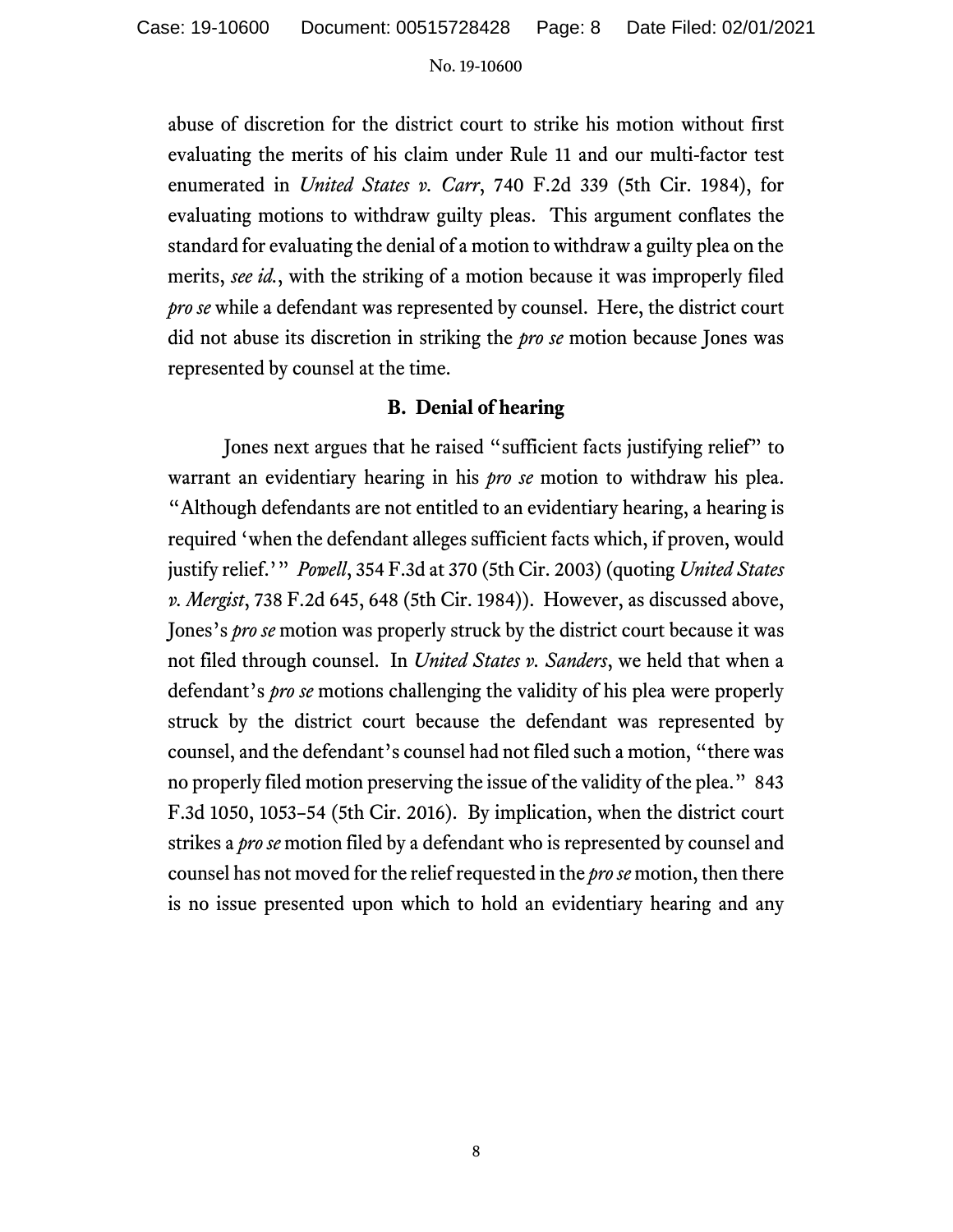request for a hearing is moot. Therefore, Jones was not entitled to a hearing, and the district court did not err in denying his request as moot.

# **C. Validity of guilty plea**

The third issue is whether Jones's guilty plea was made knowingly and voluntarily. For a guilty plea to be knowing and voluntary, a defendant must have "full understanding of what the plea connotes and of its consequence." *Boykin v. Alabama*, 395 U.S. 238, 244 (1969). "Before deciding whether to plead guilty, a defendant is entitled to the effective assistance of competent counsel." *Padilla v. Kentucky*, 559 U.S. 356, 364 (2010). "A situation in which a defendant is induced by deception, an unfulfillable promise, or misrepresentation to enter a plea of guilty does not meet the standard for voluntariness[.]" *United States v. Amaya*, 111 F.3d 386, 389 (5th Cir. 1997). If a guilty plea "was induced by promises, the essence of those promises must in some way be made known." *Santobello v. New York*, 404 U.S. 257, 261–62 (1971).

Jones argues that his plea was not knowing and voluntary for two reasons: (1) he was misled both by his counsel and by the Government regarding the collateral consequence of mandatory sex offender registration resulting from his guilty plea; and (2) the district court did not warn him about the collateral consequence of sex offender registration. We review for plain error because Jones did not preserve the issue, as his *pro se* motion to withdraw his plea was properly struck and he did not thereafter raise the issue. *See Sanders*, 843 F.3d at 1053–54.

Jones relies heavily on the "Jones Doc." to support his first argument. However, the materials contained in the "Jones Doc." are not part of the record on appeal, and thus are not properly before us. Considering only the record before us, Jones has not shown that his guilty plea was invalid. Jones's claims on appeal are contradicted by both the contents of the plea agreement and by his sworn statements when he pleaded guilty at re-arraignment. The plea agreement does not mention sex offender registration, and at re-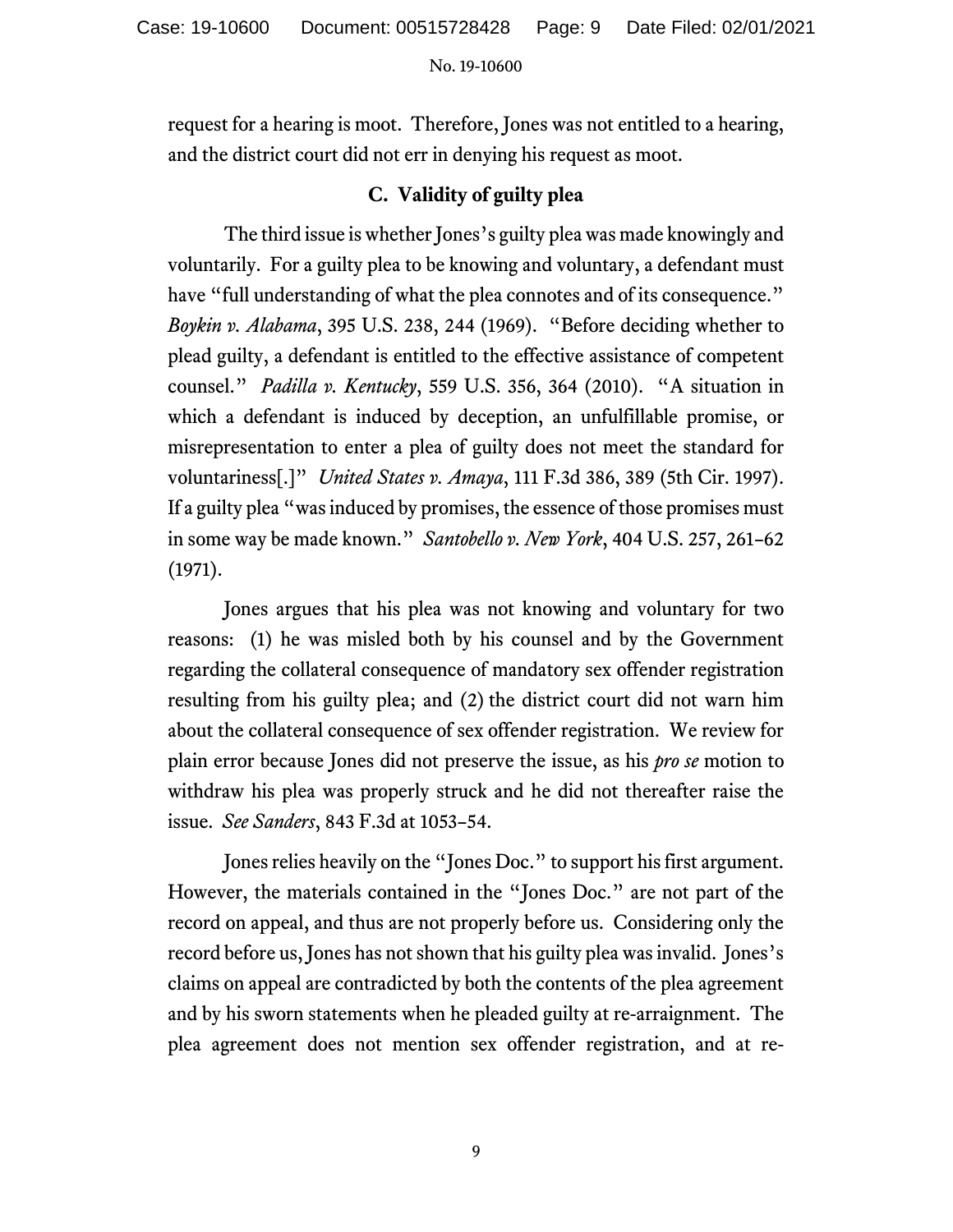arraignment Jones answered "yes" when asked if he had read the plea agreement and whether it included in writing everything to which he and the Government agreed. At the hearing, Jones also testified that, other than the contents of the plea agreement, no one had made any promise or assurance to induce his plea and that he had signed the plea agreement voluntarily. Such sworn statements made in open court carry a "strong presumption of verity." *Blackledge v. Allison*, 431 U.S. 63, 74 (1977). On this record, at least, Jones has not overcome that strong presumption.

Jones's second argument—that his plea was invalid because the district court did not inform him of sex offender registration consequences also fails. In arguing for a district court's "duty to warn," Jones seeks an extension of current law. He concedes that, currently, under the law, a district court is not required to inform a defendant of the sex offender registration consequences collateral to a guilty plea. Because Jones concedes that there is no such requirement, he cannot show plain error. *See United States v. Cuff*, 538 F. App'x 411, 413 (5th Cir. 2013) ("Cuff complains next that the district court failed to admonish him that he would be required to register as a sex offender . . . However, the law on that question is unsettled in this circuit, so the district court's omission cannot be plain error.") (internal citations omitted); *see id*. at 413 n.1 (collecting cases regarding collateral consequences).

## **D. Additional matters**

Finally, at the end of his reply brief, Jones requests that we (1) supplement the record on appeal to incorporate the "Jones Doc." or, in the alternative, return the case to the district court to determine whether the exhibits were previously submitted to the district court; (2) stay his appeal and return this case to the district court to consider the "Jones Doc." in the first instance and to supplement the record; or (3) stay his appeal, hold the case in abeyance, and allow him to file a Federal Rule of Civil Procedure 60 motion in the district court to present the "Jones Doc." These requests are